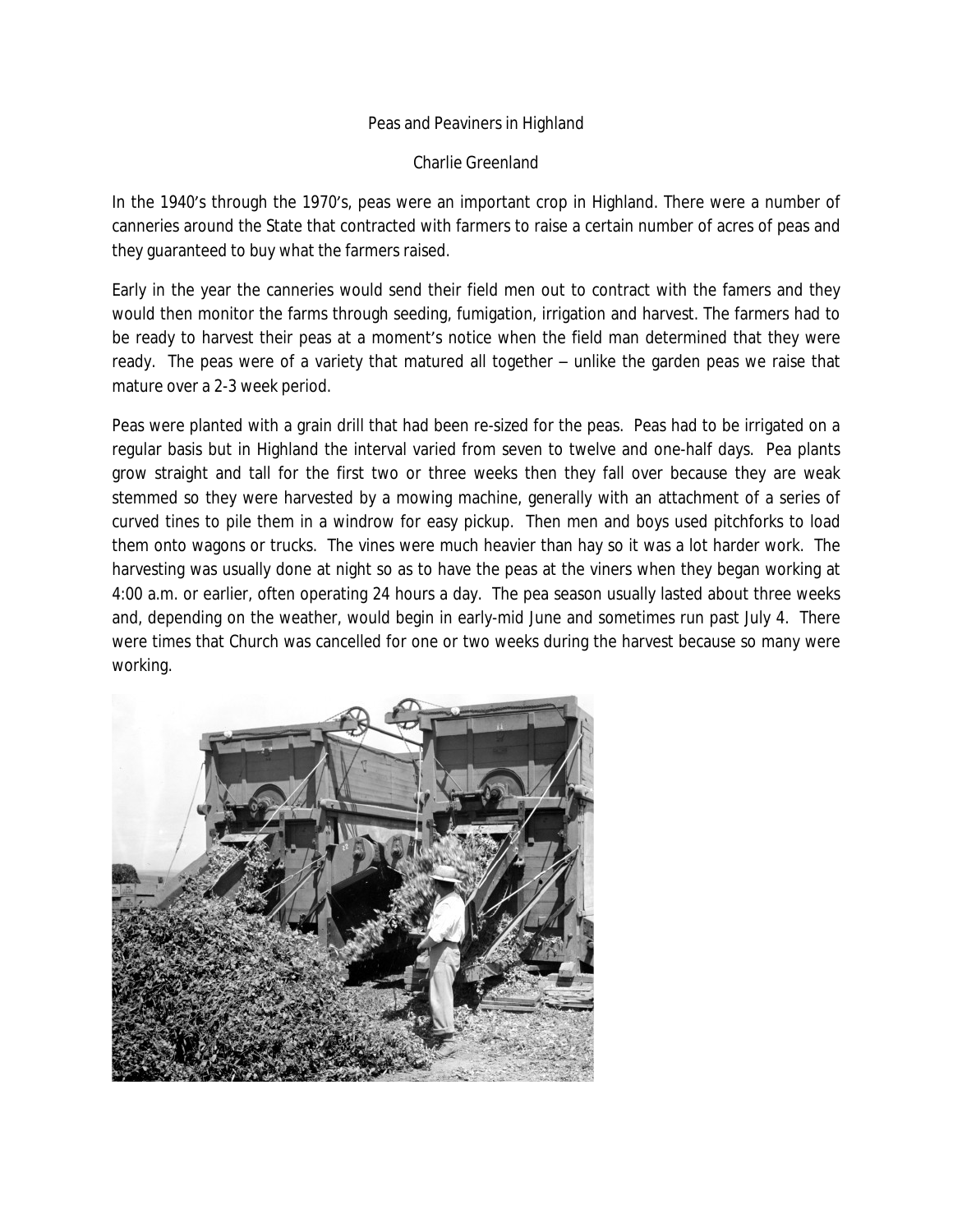The viner was a large box with a heavy wooden frame (some had a metal frame and were rounded at the top) about 15-16 feet long, 6 ½ feet wide and 12 feet tall, weighing more than 4 tons and each viner could process 3,000 to 5,000 pounds of vines per hour. Enclosed within was a rotating drum, 6 feet in diameter enclosed in screens with holes large enough for the shelled peas to fall through. At the front was a conveyor with 6 inch hooks that carried the peas into the drum. Paddles in the drum, much like a clothes dryer, lifted up the peas on vines and dropped them on a faster rotating beater which broke



the pods open, letting the peas fall out and through the screen. The peas fell onto a canvas conveyer (called the apron) that was the full length of the drum and moved upwards on an incline and the peas rolled down against the movement and into bins. The apron collected small pieces of pods and vines that went through the screen and carried them up to drop them off at the back of the viner. The bins had sliding bottoms that opened to let the peas drop into bushel boxes that were then loaded onto a truck to go to the cannery. The spent vines were carried by another conveyor to the stack, where men and boys placed them so as to build a straight stack that wouldn't collapse.

The peas would arrive at the viner on trucks or wagons (mostly) pulled by horses or tractors. The farmers would leave them there and go back for another load while their employees would pitch the peas into the viner. The loads would be from four to six feet high and it could take up to two hours to empty a wagon, then it was pushed out of the way and another pulled in.

The cannery field man was usually responsible for hiring the crews that ran the viners and, separately, to contract with others to stack the vines. The stackers were paid a lump sum, per their contract, rather than an hourly wage. The farmers were responsible for hiring those who pitched their peas into the vinery. The viners provided work for just about every man and boy who wanted a job; including the very young. Working on the stack was the dirtiest job and the workers would come home smelling badly, with stiff and putrid clothes. Other workers were able to keep cleaner but the smell was pervasive.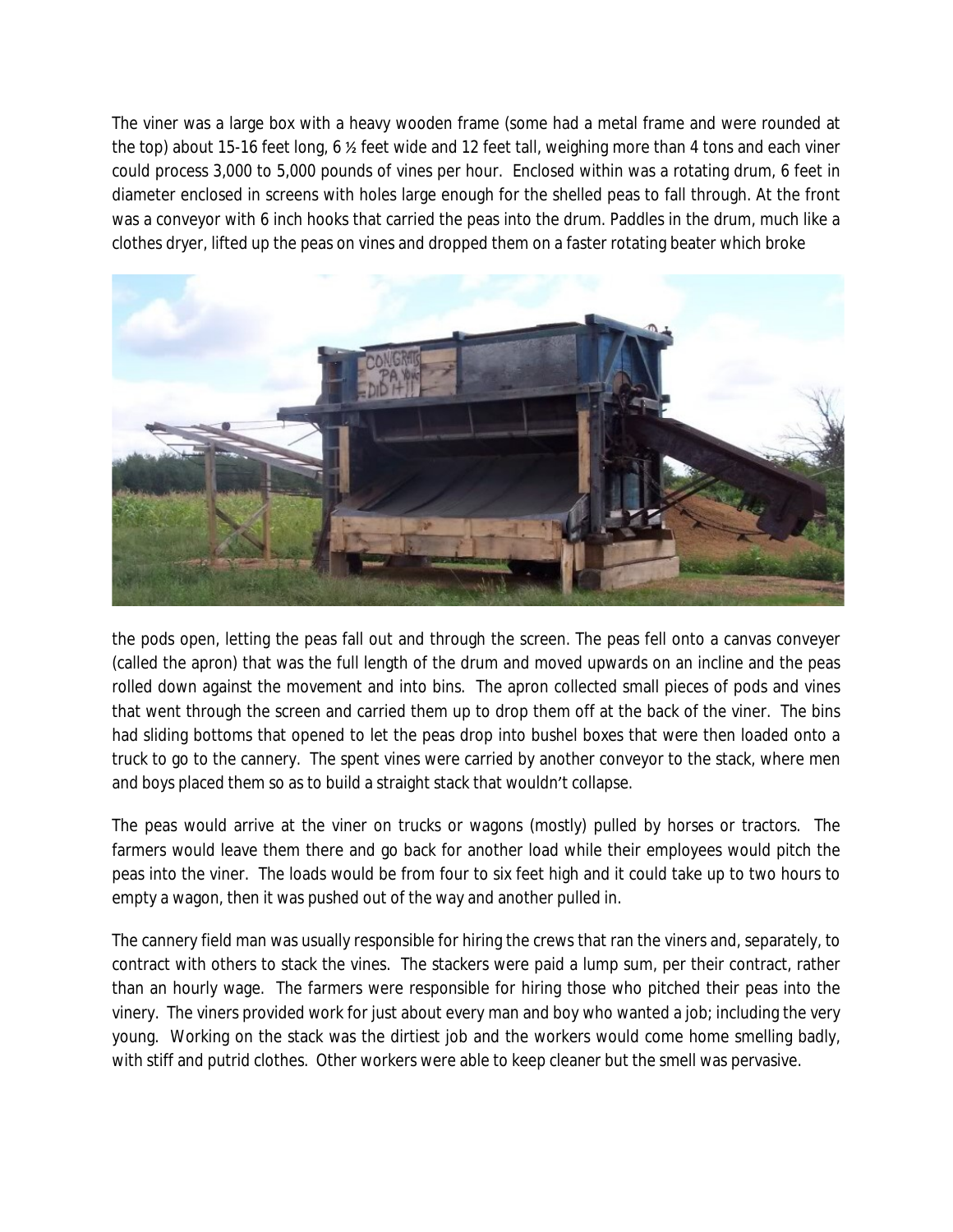My first work in the peas was when I was twelve and worked on the stack at the Eddington viner. My brother had contracted the stack and hired me and Gary Adamson to assist. For payment I received his bicycle. Other years I worked for the farmers, mostly Boyd Stice, hauling and pitching into the viners. My father was foreman for the RMPC viner for many years.

The vine stack was owned proportionally by the farmers who brought in the peas and they used it for cattle feed in the winter. The souring stack of vines was called pea silage and as it fermented, it had a unique and bad smell that could be experienced from quite a distance, especially in the winter when the farmers disturbed the stack to retrieve their share for their cattle. The pea juices ran in small streams away from the stack and at least once some pigs got loose from their pen and came to the viner, drank of the juices and were staggering around as if drunk (I suppose they were).



Highland was home to four (five for a short time) viner stations: a four viner station owned by Pleasant Grove Cannery at about 6200 W. on the north side of 10400 N; a two viner station (a third viner was added later) owned by Eddington Cannery of Springville, located near 5800 W. on the south side of 10400 N; a two viner station owned by Hunt Foods close to 10900 N, on the west side of 6000 W.; and a four viner station owned by Rocky Mountain Packing Corporation (RMPC), at about 7000 W, on the south side of 9600 N. Hunt Foods bought out RMPC a bit later. Their cannery was in Murray. The fifth viner station of eight viners was built in the late 1950's by Pleasant Grove Cannery to replace their older one. It was at about 10750 N, on the east side of 4800 W., on the north bank of American Fork Creek.